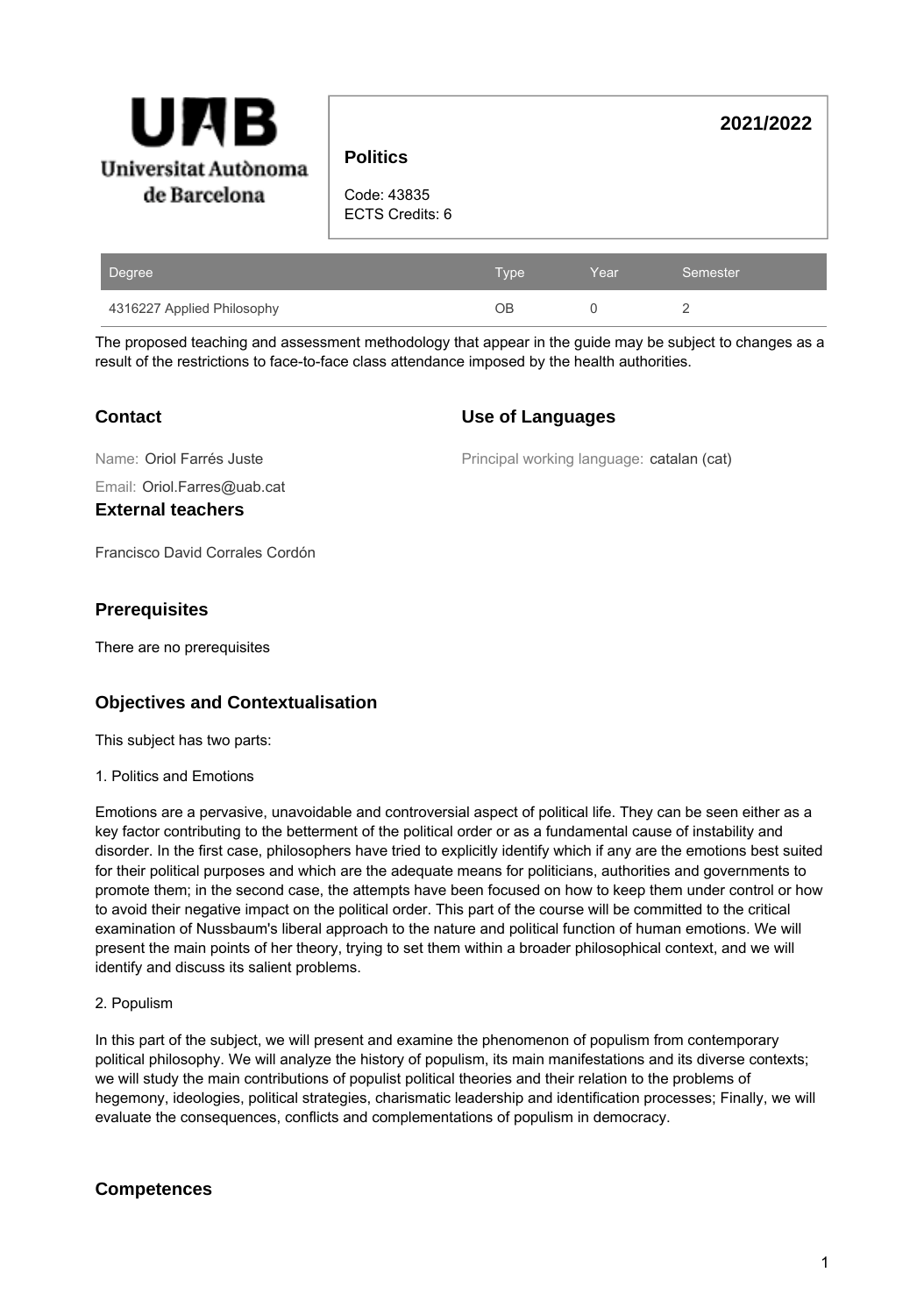- Apply knowledge of classical authors in the western philosophical tradition to current philosophical questions.
- Critically assess the implications on the human condition of new ideological, political, economic and technological forms that impact on the contemporary world.
- Identify and describe the relevant theoretical elements in contemporary ethical research, especially those associated with the question of good, justice and their political implications.
- Integrate knowledge and use it to make judgements in complex situations, with incomplete information, while keeping in mind social and ethical responsibilities.
- Search for, select and manage information autonomously, both from structured sources (data bases, bibliographies, specialized journals) and from information distributed on the web.
- Solve problems in new or little-known situations within broader (or multidisciplinary) contexts related to the field of study.

### **Learning Outcomes**

- 1. Analyse philosophically the basic concepts, methods and theories in contemporary political philosophy.
- 2. Discuss the central arguments in contemporary political philosophy rigorously, critically, creatively and autonomously.
- 3. Search for, select and manage information autonomously, both from structured sources (data bases, bibliographies, specialized journals) and from information distributed on the web.
- 4. Solve problems in new or little-known situations within broader (or multidisciplinary) contexts related to the field of study.
- 5. Understand and analyse present-day political issues on the basis of the theories described in the module.
- 6. Understand the influences of classical philosophical thought on the principal philosophical views of 20th and 21st century politics.

## **Content**

David Corrales:

1. General Introduction to the topic Politics and Emotions

Texts: Nussbaum, M. C., Upheavals of Thought, Cambridge UP, 2001, Part I, Chapter I (pp. 19-88).

. "A Problem in the History of Liberalism", in Political Emotions, Why Love Matters for Justice, The Belknap Press of Harvard University Press, 2015, pp. 2-24.

2. Emotions, Religion and Politics

Texts: Nussbaum, M. C., "Equality and Love: Rousseau, Herder, Mozart" in Political Emotions, cit., pp. 27-53

. "Religions of Humanity I", in Political Emotions, cit., pp. 54-81.

..., "Religions of humanity II", in Political Emotions, cit., pp. 82-109.

3. Good and Bad Emotions?

Texts: Nussbaum, M. C., "The Aspiring Society: Equality, Inclusion, Distribution", in Political Emotions, cit., pp. 115-136.

\_\_\_\_\_\_\_\_\_\_\_\_\_\_, "Compassion: Human and Animal", in Political Emotions, cit., pp. 137-160.

, "Compassion's Enemies: Fear, Envy, Shame", in *Political Emotions, cit.*, pp. 314-377.

**\_\_\_\_,** "How Love Matters for Justice", in Political Emotions, cit., pp. 378-397.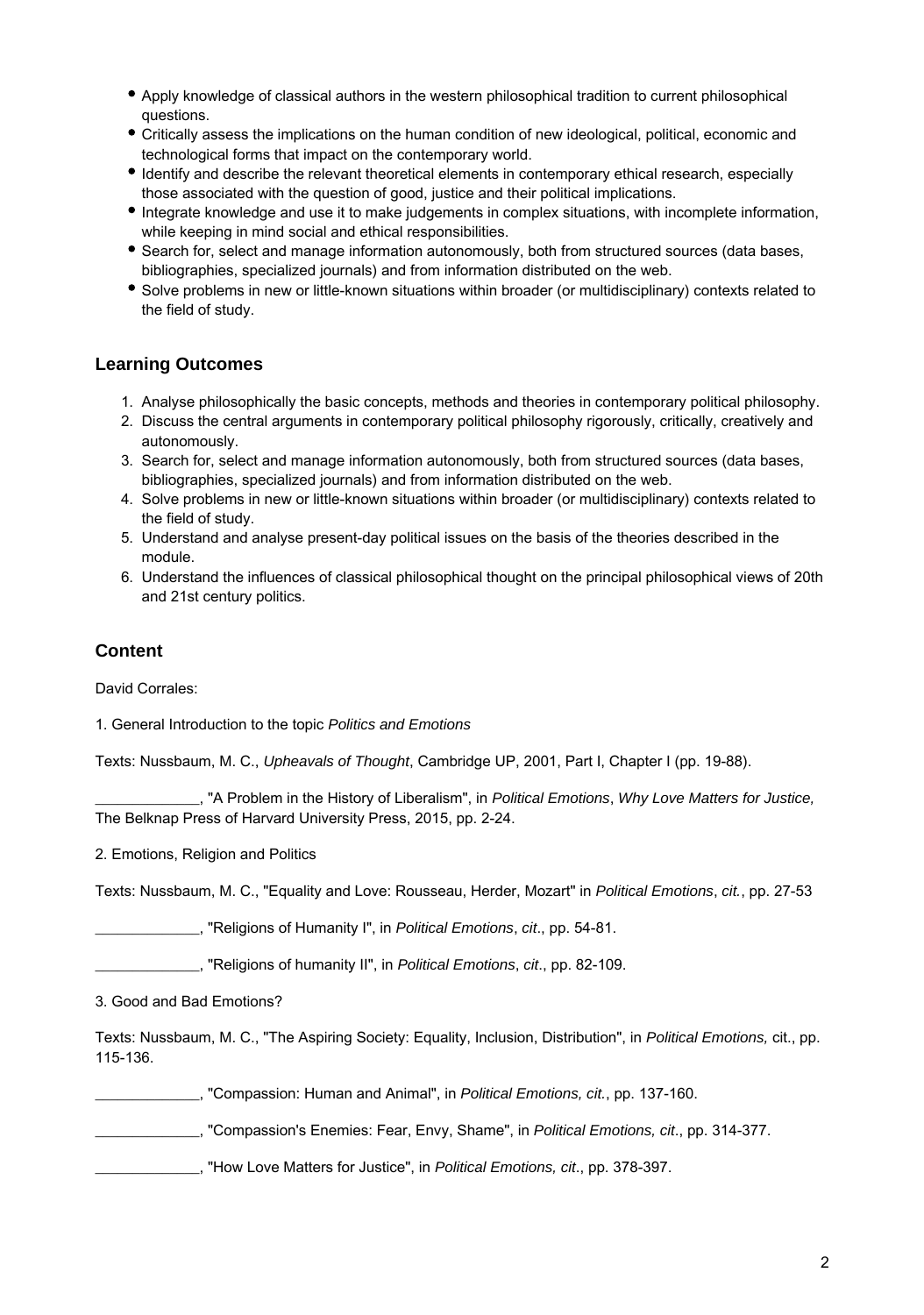#### 4. Emotions, patriotism, nationalism and cosmopolitanism

Texts: Nussbaum, M. C., "Teaching Patriotism: Love and Critical Freedom", in Political Emotions, cit., pp. 204-256.

#### 5. Political Emotions and Aesthetics

Texts: Nussbaum, M. C., "Tragic and Comic Festivals: Shaping Compassion, Trascending Disgust", in Political Emotions, cit., pp. 257-313.

Oriol Farrés:

1. Canovan, Margaret. "Trust the People! Populism and the Two Faces of Democracy", Political Studies (1999), XLVII, 2-16.

2. Laclau, Ernesto. "Populism: What's in a Name?", Populism and the Mirror of Democracy (Francisco Panizza ed.), London, verso, 2005, pp 32-49.

3. Stavrakakis, Yannis. "Populism and Hegemony", The Oxford Handbook of Populism (Edited by Cristóbal Rovira Kaltwasser, Paul Taggart, Paulina Ochoa Espejo, and Pierre Ostiguy), Oxford university Press, 2017, pp 535-553.

4. Panizza, Francisco. "Populism and Identification". The Oxford Handbook of Populism (Edited by Cristóbal Rovira Kaltwasser, Paul Taggart, Paulina Ochoa Espejo, and Pierre Ostiguy), Oxford university Press, 2017, pp 406-422.

5. Arato, Andrew. "Political Theology and Populism". Social Research, vol. 80, 1, 2013, 143-172.

6. Moufee, Chantal. "Deliberative Democracy or Agonistic Pluralism". Social Research, 1999, 66, 3, 745-758.

7. Laclau, Ernesto. "Por qué construir un pueblo es la tarea principal de la política radical". Cuadernos del CENDES, vol 23, núm. 62, 2006, 1-36.

8. Mouffe, Chantal. "Feminism, Citizenship and Radical Democratic Politics", Social Postmodernism: Beyond Identity Politics, Cambridge University Press, 1995, pp. 369- 384.

### **Methodology**

Each class will be divided into two parts: master classes and seminar sessions. The seminar requires the active participation of students, who will be the ones who will direct the commentary of the different texts assigned to each class day.

Directed (theoretical classes and classroom practices). They will be adapted, if necessary, in whatever percentage, to virtual teaching, through the various existing systems (Teams, narrated powerpoints, videos, podcasts, etc.).

Annotation: Within the schedule set by the centre or degree programme, 15 minutes of one class will be reserved for students to evaluate their lecturers and their courses or modules through questionnaires.

### **Activities**

| <b>Title</b>   | <b>Hours</b> | <b>ECTS</b> | <b>Learning Outcomes</b> |
|----------------|--------------|-------------|--------------------------|
| Type: Directed |              |             |                          |
| Sessions       | 35           | 1.4         | 1, 6, 4                  |
| Study          | 66           | 2.64        | 3                        |